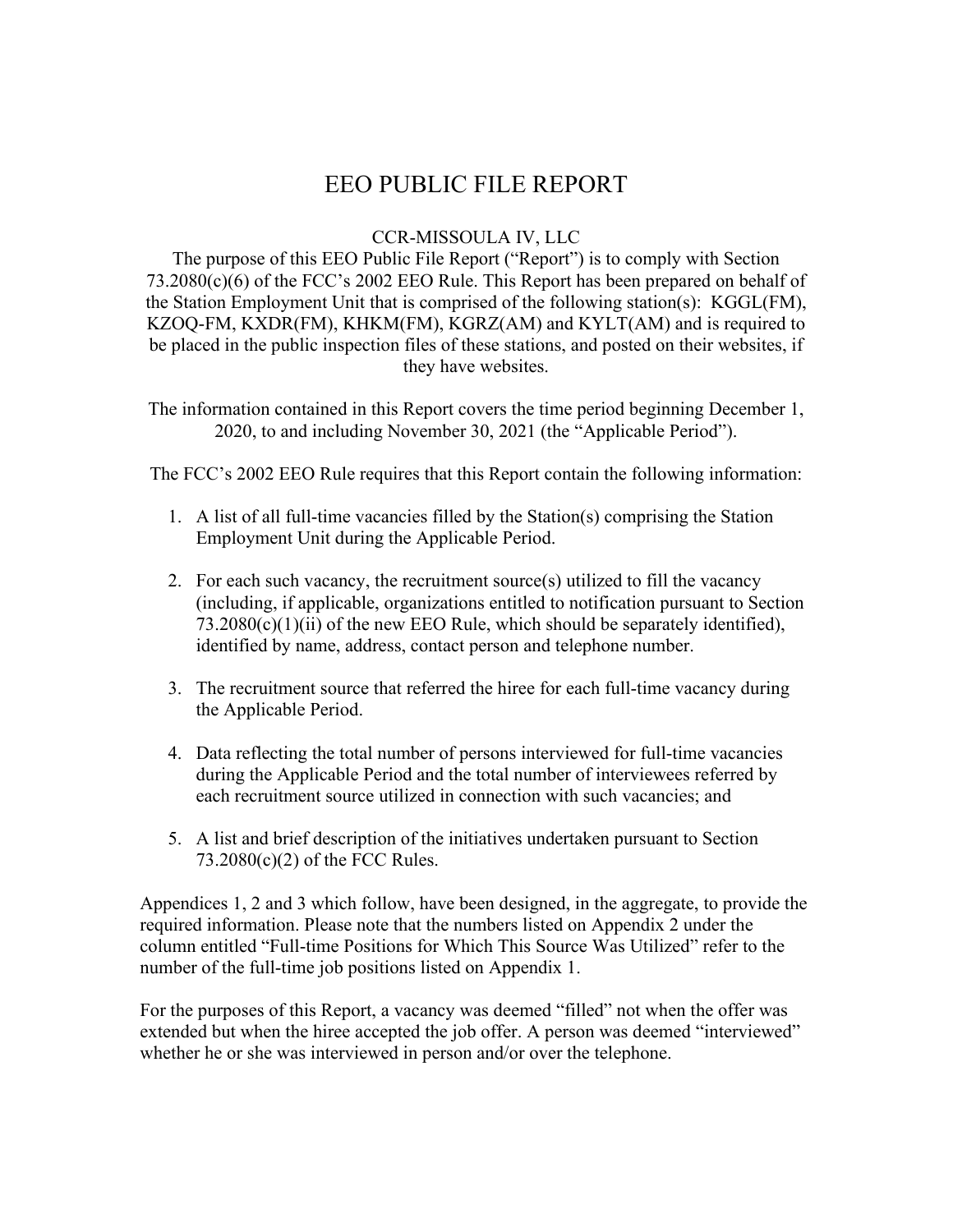#### Appendix 1 Annual EEO Public File Report Form Covering the Period from December 1, 2020 to November 30, 2021

## Station(s) comprising Station Employment Unit: KGGL(FM), KZOQ-FM, KXDR(FM), KHKM(FM), KGRZ(AM) and KYLT(AM)

### **Section 1. Vacancy List**

| <b>Job Title</b>         | All<br><b>Recruitment</b><br><b>Sources</b><br>(RS) Used to<br><b>Fill Vacancy</b> | <b>Total Number of</b><br><b>Interviewees from All</b><br><b>Sources for This Position</b> | Recruitment<br>Source of<br>hiree |
|--------------------------|------------------------------------------------------------------------------------|--------------------------------------------------------------------------------------------|-----------------------------------|
| <b>Account Executive</b> | 6, 8, 14, 21                                                                       | 1 Interview $-$ RS #8<br>1 Interview – RS $\#21$                                           | 21                                |
| <b>Account Executive</b> | 6, 8, 14,                                                                          |                                                                                            | 5                                 |
| <b>Account Executive</b> | 6, 8, 10, 13,<br>14                                                                | 1 Interview $-$ RS #13                                                                     | 13                                |
| Program Director         | 6, 7, 14, 19,<br>22                                                                | 2 Interviews $-$ RS #6<br>2 Interviews $-$ RS #14                                          | 14                                |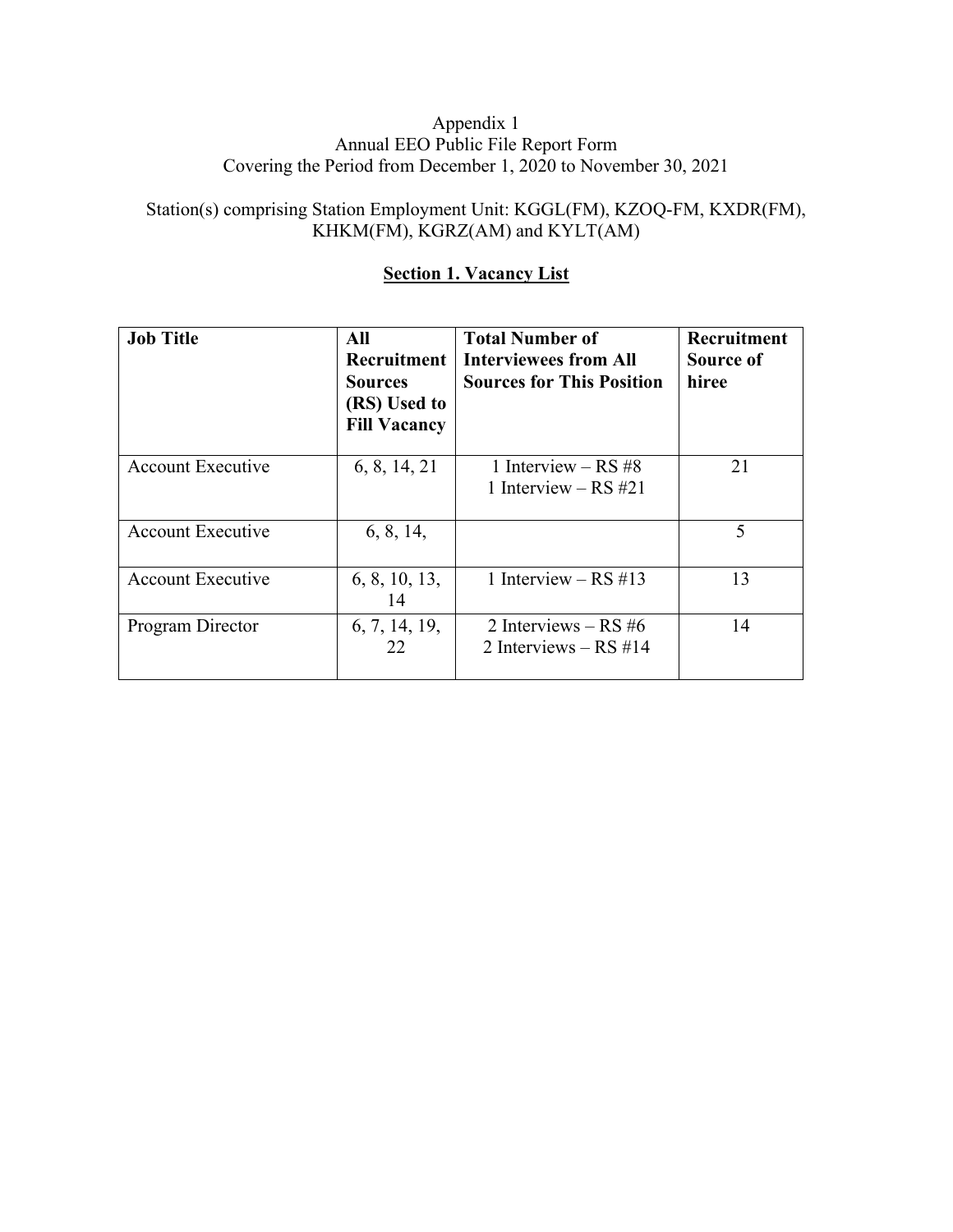## Appendix 2

#### Annual EEO Public File Report Form Covering the Period from December 1, 2020, to November 30, 2021

## Station(s) comprising Station Employment Unit: KGGL(FM), KZOQ-FM, KXDR(FM), KHKM(FM), KGRZ(AM) and KYLT(AM)

#### **Section 2. Recruitment Source List**

| <b>RS</b>      | RS Information                     | RS Entitled to | No. of Interviews |
|----------------|------------------------------------|----------------|-------------------|
| Number         |                                    | Vacancy        | Referred by RS    |
|                |                                    | Notification?  | over 12-month     |
|                |                                    | (Yes/No)       | period            |
| $\mathbf{1}$   | Missoula Business Women's Network  |                | $\theta$          |
|                | PO Box 4524                        |                |                   |
|                | Missoula MT 59806                  |                |                   |
|                | $(406)777 - 1877$                  | NO             |                   |
| $\overline{2}$ | Office of Career Services          |                | $\theta$          |
|                | Lommasson Center 154               |                |                   |
|                | University of Montana              |                |                   |
|                | Missoula MT 59812-2376             |                |                   |
|                | $(406)$ 243-2239                   | NO             |                   |
| $\overline{3}$ | Placement and Career Opportunities |                | $\overline{0}$    |
|                | Salish-Kootenai College            |                |                   |
|                | Lois Slater, Director              |                |                   |
|                | PO Box 117                         |                |                   |
|                | Pablo MT 59855                     | NO             |                   |
| $\overline{4}$ | Montana Job Service                |                | $\boldsymbol{0}$  |
|                | Tina Asby                          |                |                   |
|                | 539 South 3rd West                 |                |                   |
|                | Missoula MT 59806                  | NO             |                   |
|                | $(406)728 - 7060$                  |                |                   |
| 5              | Employee Referral                  | NO             | 10                |
| 6              | Cherry Creek Radio Website         |                |                   |
|                | www.cherrycreekradio.com           | NO             | $\overline{2}$    |
| $\tau$         | All Access Web Site                | NO             | $\overline{0}$    |
| 8              | Cherry Creek Radio Missoula        |                | $\mathbf{1}$      |
|                | On Air Advertising 5 Stations      | NO             |                   |
| 9              | Radio Business Report website      |                | $\overline{0}$    |
|                | icarnegie@rbr.com                  | NO             |                   |
| 10             | Montana Broadcasters Association   |                | $\boldsymbol{0}$  |
|                | dbruce@mtbroadcasters.org          | NO             |                   |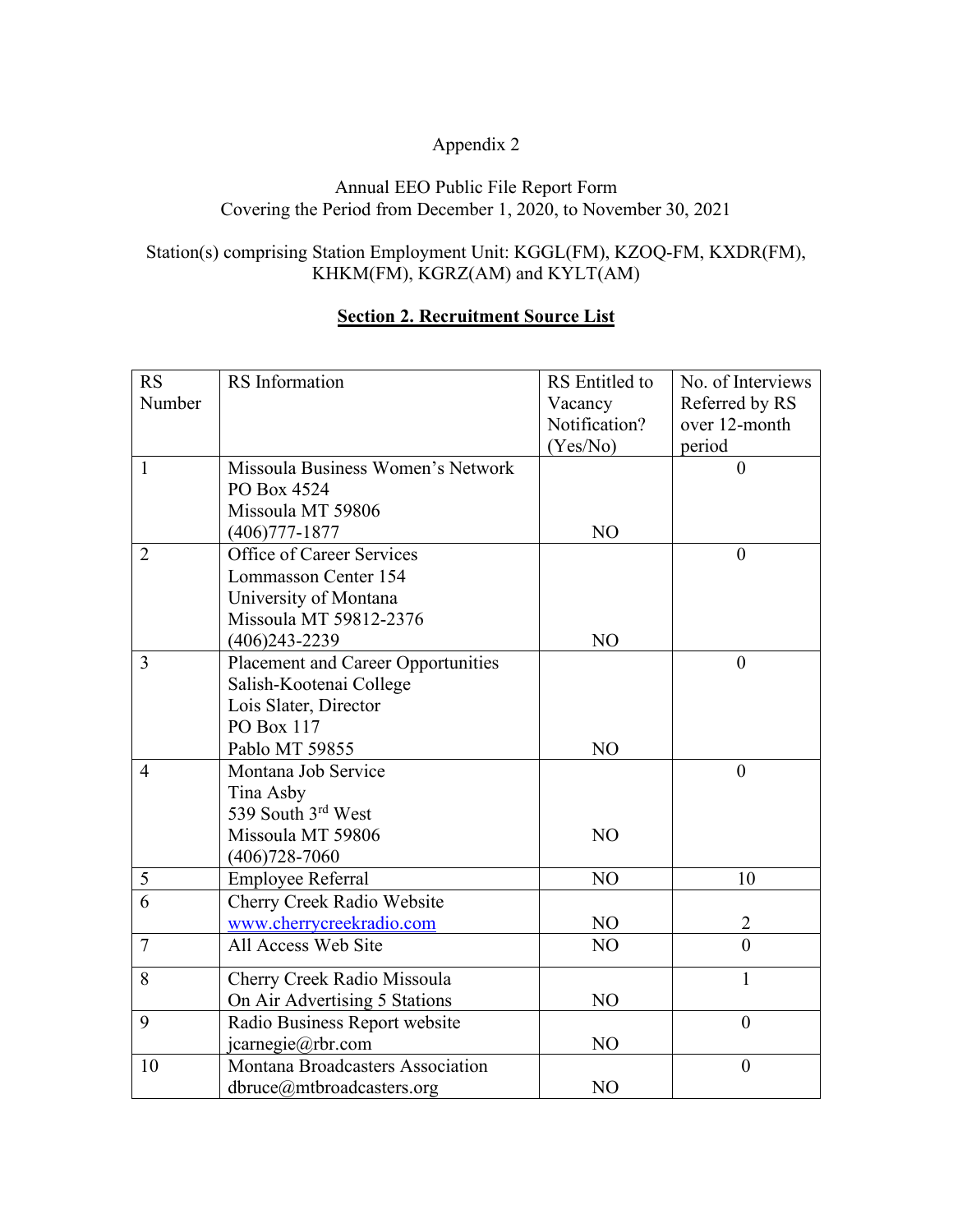| 11 | Indeed.com                                                                                                     | N <sub>O</sub> | $\overline{0}$   |
|----|----------------------------------------------------------------------------------------------------------------|----------------|------------------|
| 12 | Media Staffing<br>358 $5th$ Ave<br>New York, NY 10001                                                          | N <sub>O</sub> | $\theta$         |
| 13 | LinkedIn.com                                                                                                   | N <sub>O</sub> |                  |
| 14 | Facebook/Radio Peeps                                                                                           | N <sub>O</sub> | $\overline{2}$   |
| 15 | RadioOnline.com                                                                                                | N <sub>O</sub> | $\overline{0}$   |
| 16 | MediaLynk.com                                                                                                  | N <sub>O</sub> | $\overline{0}$   |
| 17 | Missoula Chamber of Commerce                                                                                   | N <sub>O</sub> | $\overline{0}$   |
| 18 | Country Aircheck                                                                                               | N <sub>O</sub> | $\boldsymbol{0}$ |
| 19 | Radio and Music Pros<br>www.ramp247.com                                                                        | N <sub>O</sub> | $\boldsymbol{0}$ |
| 20 | Montana Tech Career Services<br><b>University Relations Center</b><br>1300 West Park Street<br>Butte, MT 59701 | N <sub>O</sub> | $\theta$         |
| 21 | Montanaworks.gov                                                                                               | N <sub>O</sub> |                  |
| 22 | Country Insider                                                                                                | N <sub>O</sub> | $\overline{0}$   |
|    | <b>TOTAL Interviewees for All Vacancies</b>                                                                    |                |                  |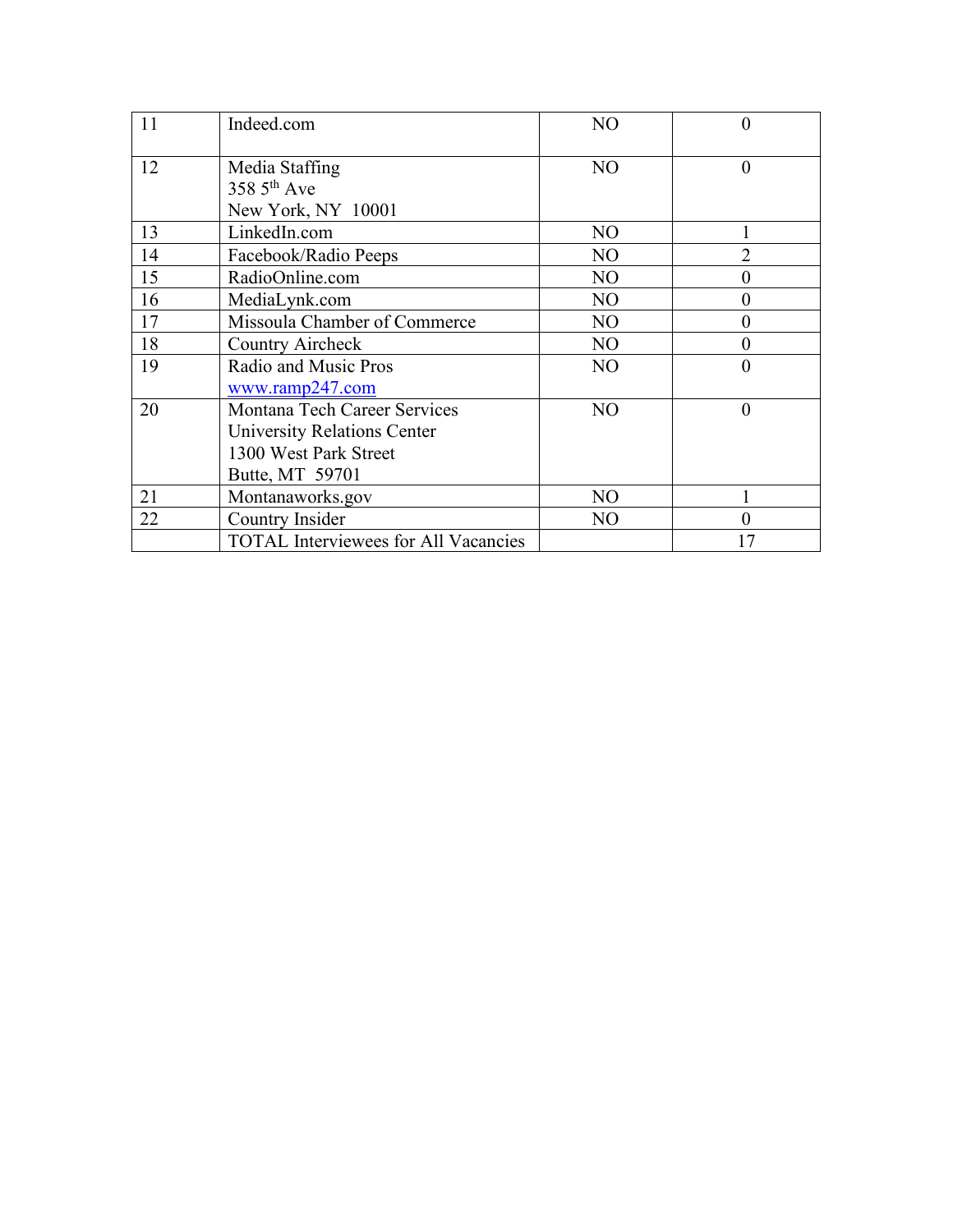#### Appendix 3 Annual EEO Public File Report Form Covering the Period from December 1, 2020, to November 30, 2021

## Station(s) comprising Station Employment Unit: KGGL(FM), KZOQ-FM, KXDR(FM), KHKM(FM), KGRZ(AM) and KYLT(AM)

| <b>Type of Recruitment Initiative</b>                                                                                               | <b>Brief Description of Activity</b>                                                                                                                                                                                                                                                                               |
|-------------------------------------------------------------------------------------------------------------------------------------|--------------------------------------------------------------------------------------------------------------------------------------------------------------------------------------------------------------------------------------------------------------------------------------------------------------------|
| Training program designed to enable<br>station personnel to acquire skills that<br>could qualify them for higher level<br>positions | On January 19, 2021, Engineer attended a<br>training webinar that provided certification<br>credits.                                                                                                                                                                                                               |
| Establishment of an internship program                                                                                              | Intern from the University of Montana<br>wrote stories for content on our websites.<br>The internship was from March 2021 -<br>April 2021.                                                                                                                                                                         |
| Participation in job fair                                                                                                           | On March 19, 2021, General Manager and<br>Operations Manager attended a virtual job<br>and internship fair hosted by the Montana<br>Journalism Department at the University of<br>Montana. They talked with job seekers and<br>answered questions about job opportunities<br>in radio sales and job skills needed. |
| Training to management-level personnel as<br>to methods of ensuring equal employment<br>opportunity and prevent discrimination      | On March 24, 2021, Business Manager<br>attended an EEO training webinar hosted<br>by outside counsel.                                                                                                                                                                                                              |
| Hosted a job fair                                                                                                                   | On June 16, 2021, Unit hosted an on-site<br>job fair. The General Manager and Sales<br>Manager talked with job seekers and<br>answered questions about job opportunities<br>in radio sales and job skills needed. No<br>other businesses participated in this job<br>fair.                                         |
| Training to management-level personnel as<br>to methods of ensuring equal employment<br>opportunity and prevent discrimination      | On July 9, 2021, Business Manager<br>attended an EEO training session with<br>Broadcast1Source.                                                                                                                                                                                                                    |
| Training program designed to enable<br>station personnel to acquire skills that                                                     | Stations established a training program<br>designed to enable station engineering                                                                                                                                                                                                                                  |

### **Section 3. Recruitment Initiatives**